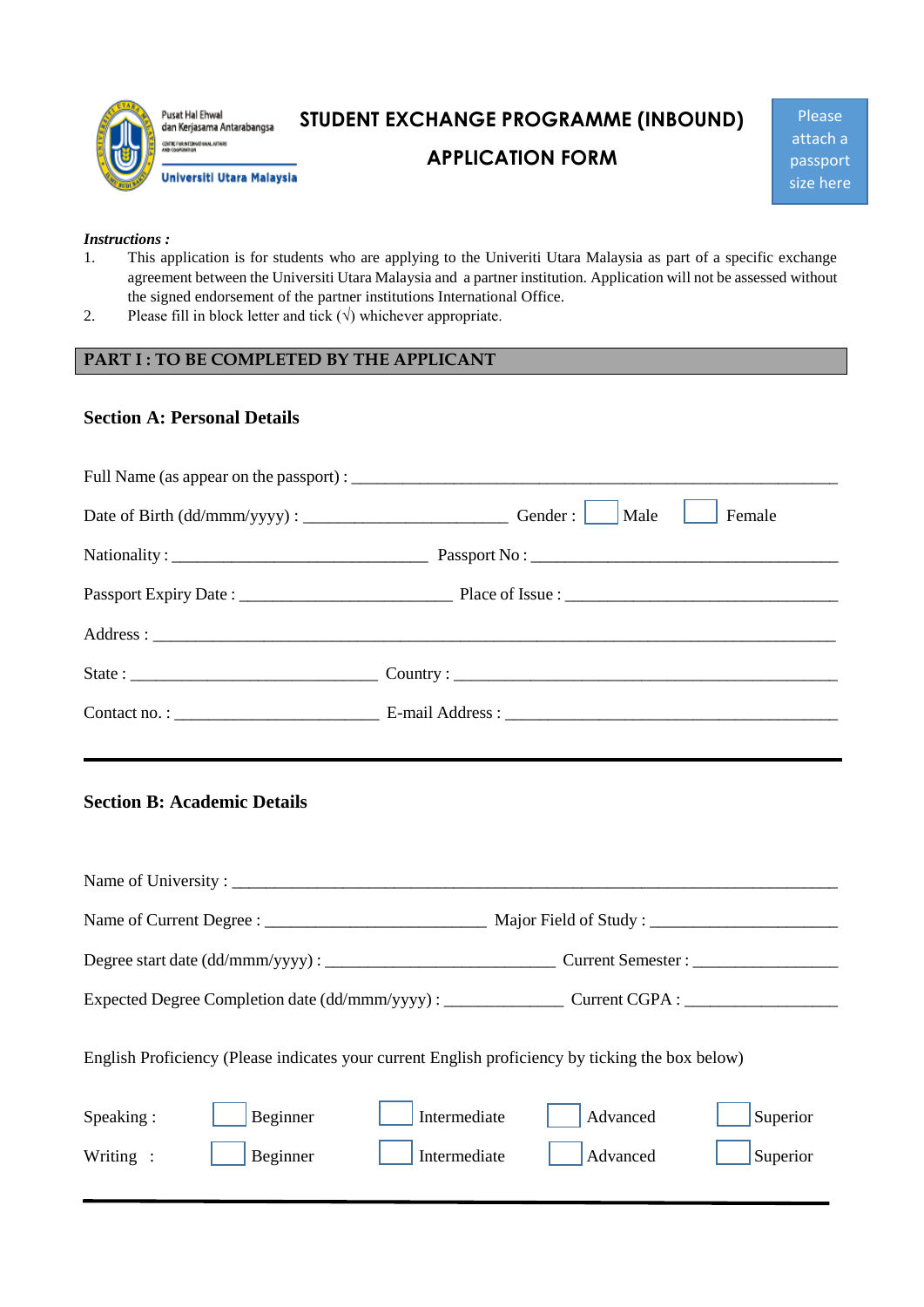### **Section C: Details of Exchange Programme**

|                     | 1. Commencement Year:      | Length of period : One (1) Semester                 |                                              |
|---------------------|----------------------------|-----------------------------------------------------|----------------------------------------------|
|                     | <b>Starting Semester:</b>  | 1 <sup>st</sup> Semester (September/October)        | $\frac{2^{nd}}{1}$ Semester (February/March) |
| 2. Proposed College |                            |                                                     |                                              |
|                     | College of Business        |                                                     |                                              |
|                     | College of Art and Science |                                                     |                                              |
|                     |                            | College of Law Government and International Studies |                                              |
|                     |                            |                                                     |                                              |

# 3. Name of Programme : \_\_\_\_\_\_\_\_\_\_\_\_\_\_\_\_\_\_\_\_\_\_\_\_\_\_\_\_\_\_\_\_\_\_\_\_\_\_\_\_\_\_\_\_\_\_\_\_\_\_\_\_\_\_\_\_\_\_\_\_\_\_\_\_\_\_\_

#### 4. Course Registration\* (minimum 3 courses)

| Course Code | <b>Course Name</b> | Unit/Credit Hours |
|-------------|--------------------|-------------------|
|             |                    |                   |
|             |                    |                   |
|             |                    |                   |
|             |                    |                   |
|             |                    |                   |

\* *to register less than 3 courses, a supporting document from home university is needed*

#### **Section D: Checklist of Application**

 $\overline{a}$ 

֦

 $\overline{a}$ 

l

l

Certified copy of academic transcript (in English)

A copy of recommendation letter for mobility program and English proficiency

A copy of the passport (every page) – must be certified by Malaysian Embassy/Notary Public in your country

FOUR (4) copies of passport size photograph (blue background)

### **Section E: Student Declaration**

I declare that the above information is correct and I am subjected to all rules and regulations at host university while studying at host university.

Signature : \_\_\_\_\_\_\_\_\_\_\_\_\_\_ Date : \_\_\_\_\_\_\_\_\_\_\_\_\_\_